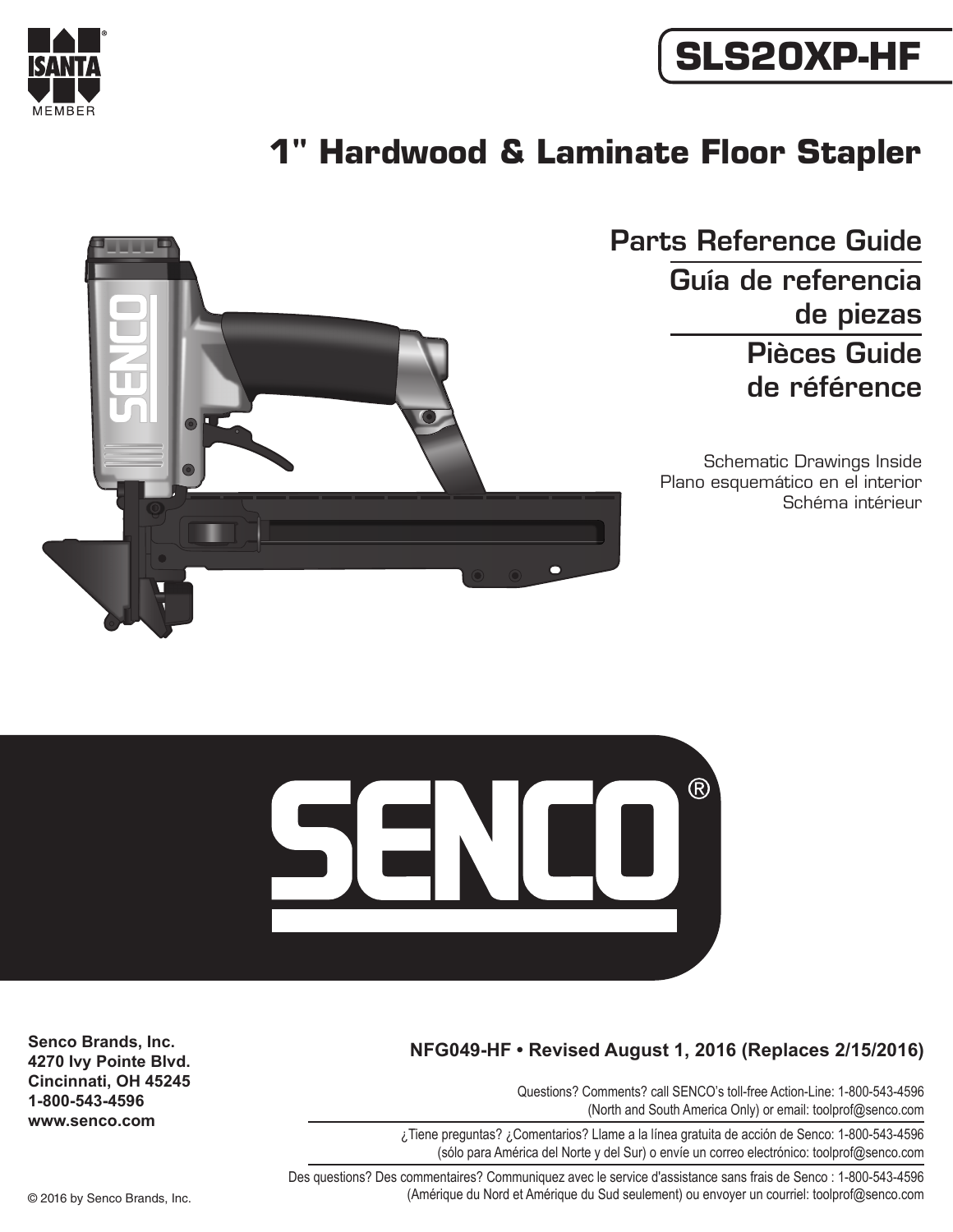

No incluye sellos de gomas

Joints exclus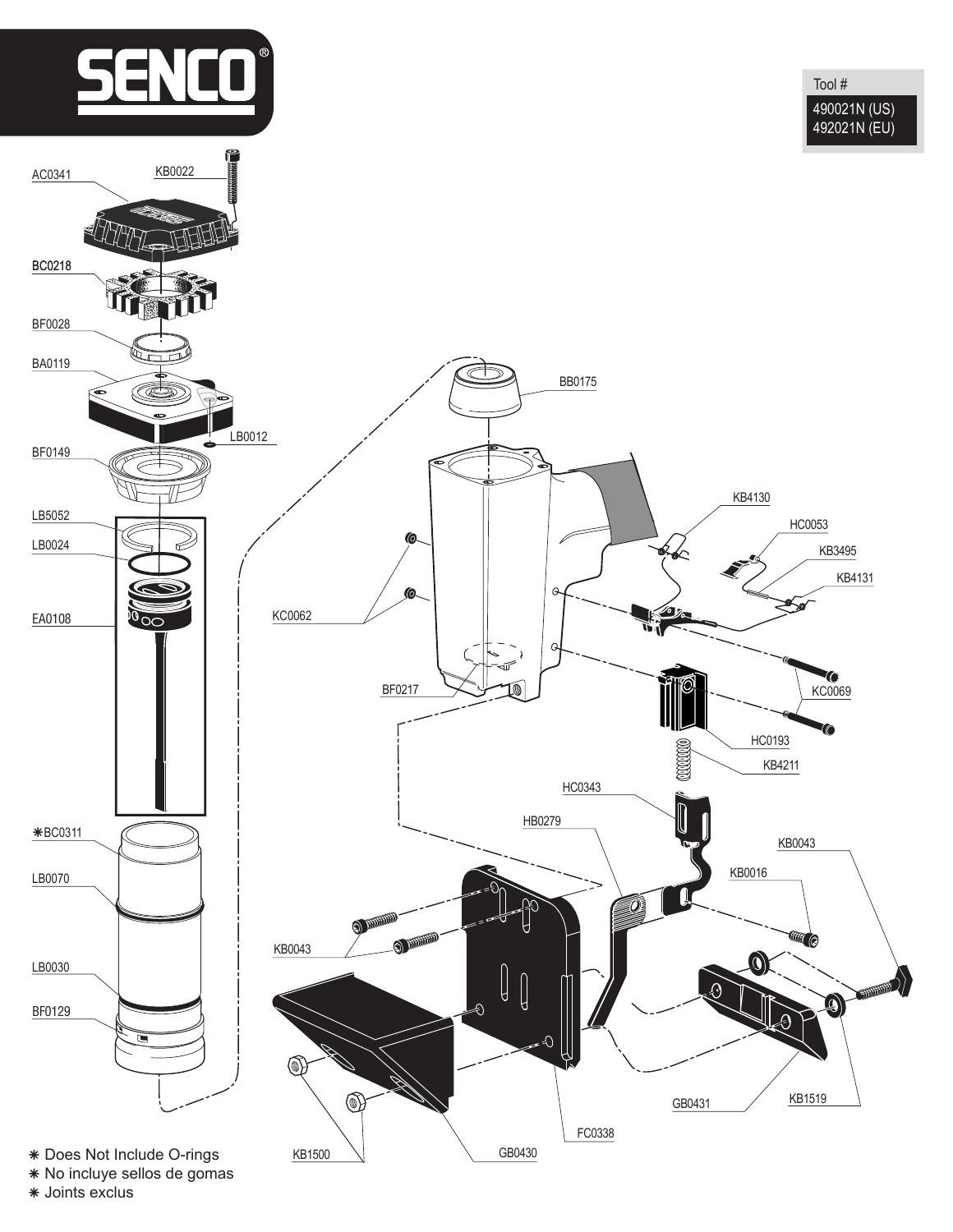### **1" Hardwood & Laminate Floor Stapler (SLS20XP-HF**